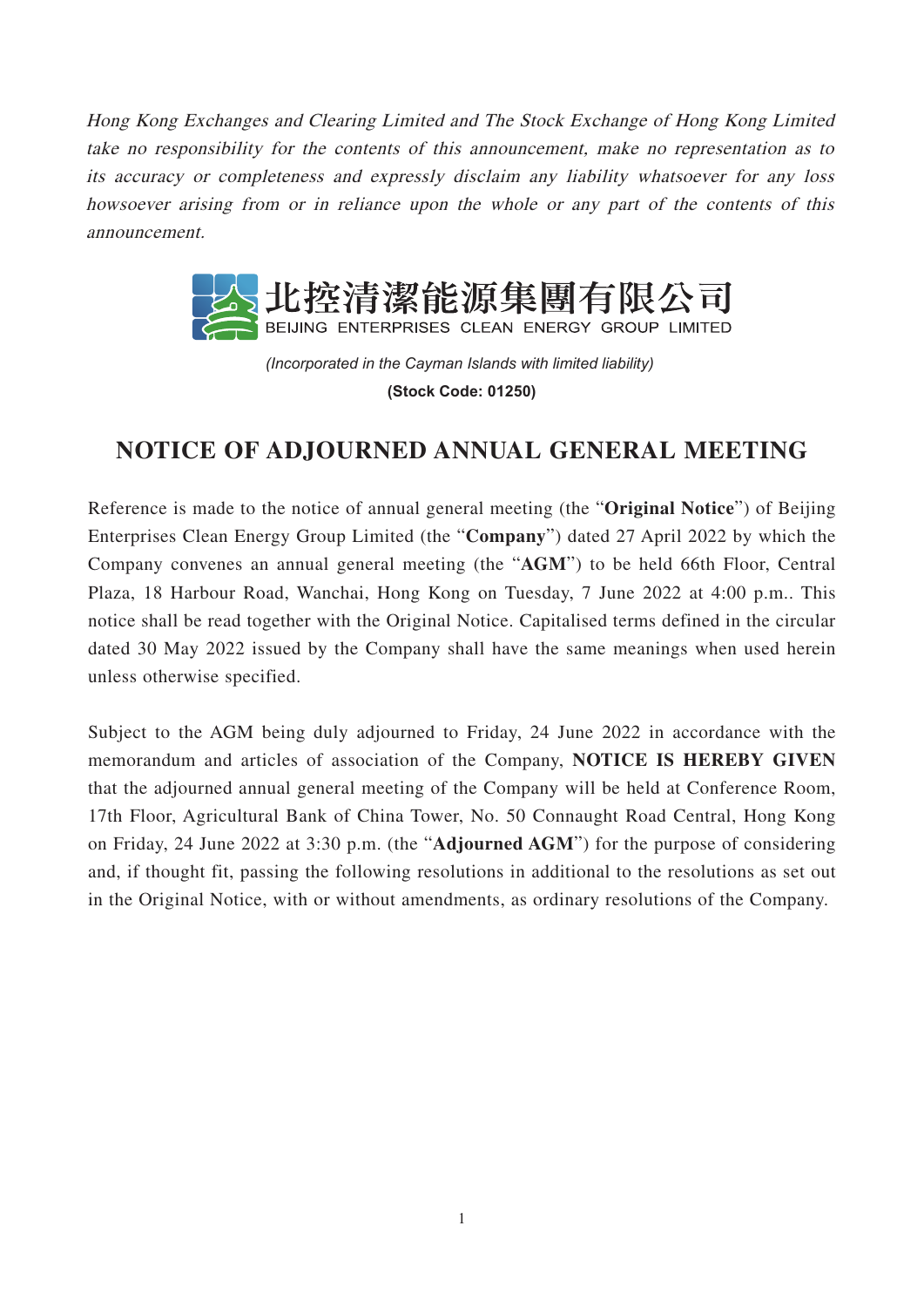## **ORDINARY RESOLUTIONS**

- 2. (a) To re-elect the following retiring Directors:
	- (iv) Mr. Wang Xiaodong;
	- (v) Mr. Zhu Jianbiao;
	- (vi) Mr. Wang Wenbo;
	- (vii) Mr. Sun Qingwei;
	- (viii) Ms. Liao Jianrong;
	- (ix) Mr. Li Li;
	- (x) Mr. He Yongbing;
	- (xi) Ms. Ai Yan;
	- (xii) Professor Shen Zuojun;
	- (xiii) Mr. Victor Huang;
	- (xiv) Mr. Yang Xiangliang.

(the retiring Directors as set out in  $2.(a)(iv)$  to  $2.(a)(xiv)$  above collectively as the "**New Directors**")

Apart from the amendments set out above, all the information contained in the Original Notice shall remain valid and effective.

> By Order of the Board **Beijing Enterprises Clean Energy Group Limited Wang Xiaodong** Chairman

Hong Kong, 30 May 2022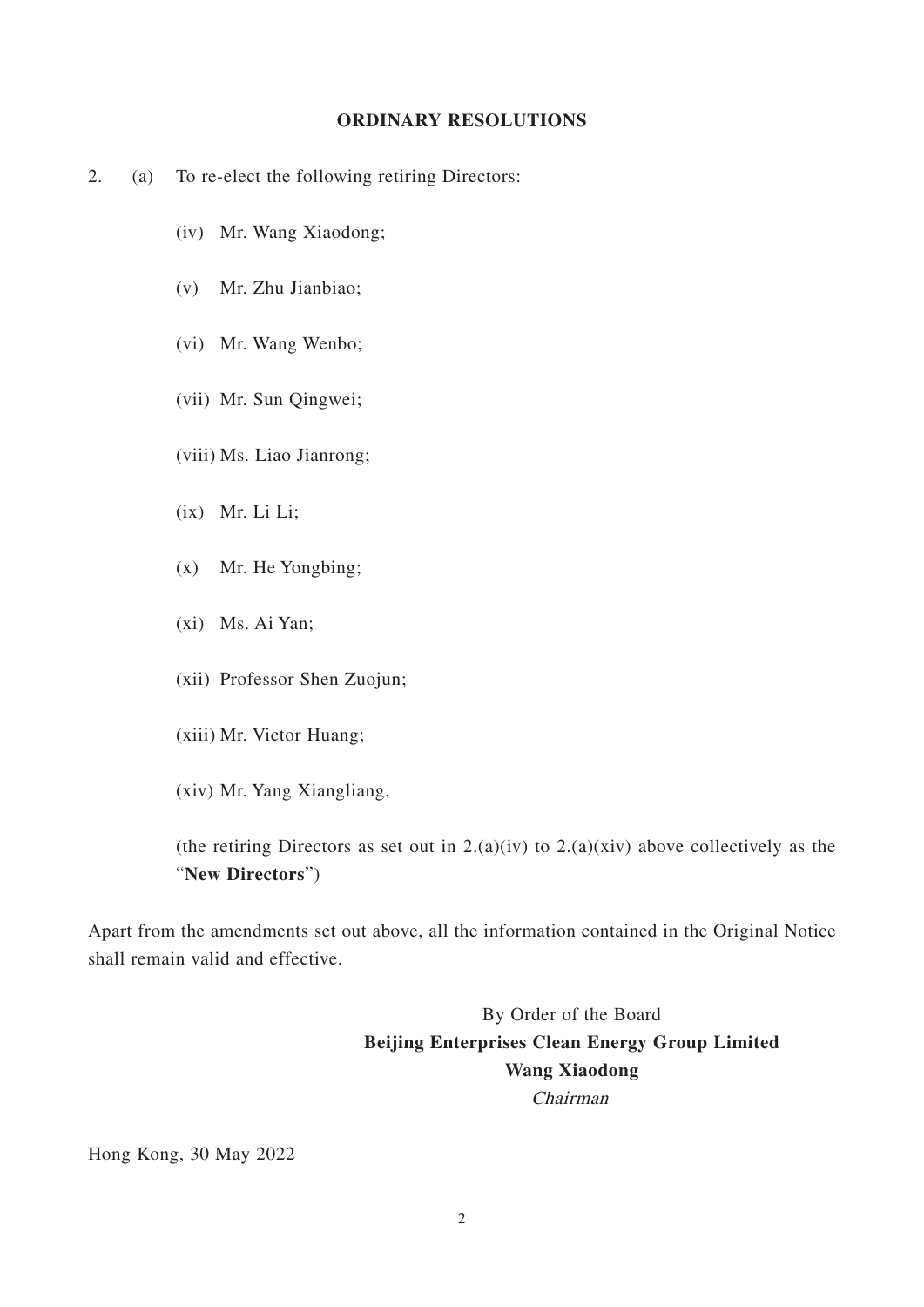## Notes:

- 1. Any member of the Company entitled to attend and vote at the Adjourned AGM shall be entitled to appoint another person as his/her proxy to attend and vote instead of him/her. A member who is the holder of two or more shares may appoint more than one proxy to represent him/her and vote on his/her behalf at the Adjourned AGM. A proxy need not be a member of the Company. On a poll, votes may be given either personally or by proxy.
- 2. The instrument appointing a proxy shall be in writing under the hand of the appointer or of his/her attorney duly authorised in writing or, if the appointer is a corporation, either under its seal or under the hand of an officer, attorney or other person authorised to sign the same.
- 3. Save for the resolutions numbered  $2.(a)(iv)$  to  $2.(a)(xiv)$  in this notice of Adjourned AGM, there are no other changes to the resolutions set out in the Original Notice. For details of the resolutions to be considered at the Adjourned AGM and other relevant matters, please refer to the circular of the Company dated 27 April 2022 published on the website of The Stock Exchange of Hong Kong Limited and the website of the Company and the supplemental circular to be despatched by the Company in due course.
- 4. Since the resolutions numbered 2.(a)(iv) to 2.(a)(xiv) proposed in this notice of Adjourned AGM will be added as additional resolutions to be considered in the Adjourned AGM, a form of proxy for the Adjourned AGM (the "**Adjourned AGM Proxy Form**") has been prepared and is enclosed with this notice of Adjourned AGM.
- 5. In order to be valid, the Adjourned AGM Proxy Form together with the power of attorney or other authority, if any, under which it is signed or a notarially certified copy of that power of attorney or authority, must be deposited at the Company's branch share registrar and transfer office in Hong Kong, Computershare Hong Kong Investor Services Limited, at 17M Floor, Hopewell Centre, 183 Queen's Road East, Wanchai, Hong Kong not less than 48 hours before the time appointed for the holding of the Adjourned AGM or any adjournment thereof (as the case maybe). Delivery of the first form of proxy of the Company for the AGM enclosed with the circular dated 27 April 2022 (the "**First Proxy Form**") or the Adjourned AGM Proxy Form shall not preclude a member of the Company from attending and voting in person at the AGM and/or the Adjourned AGM and, in such event, the instrument appointing a proxy shall be deemed to be revoked.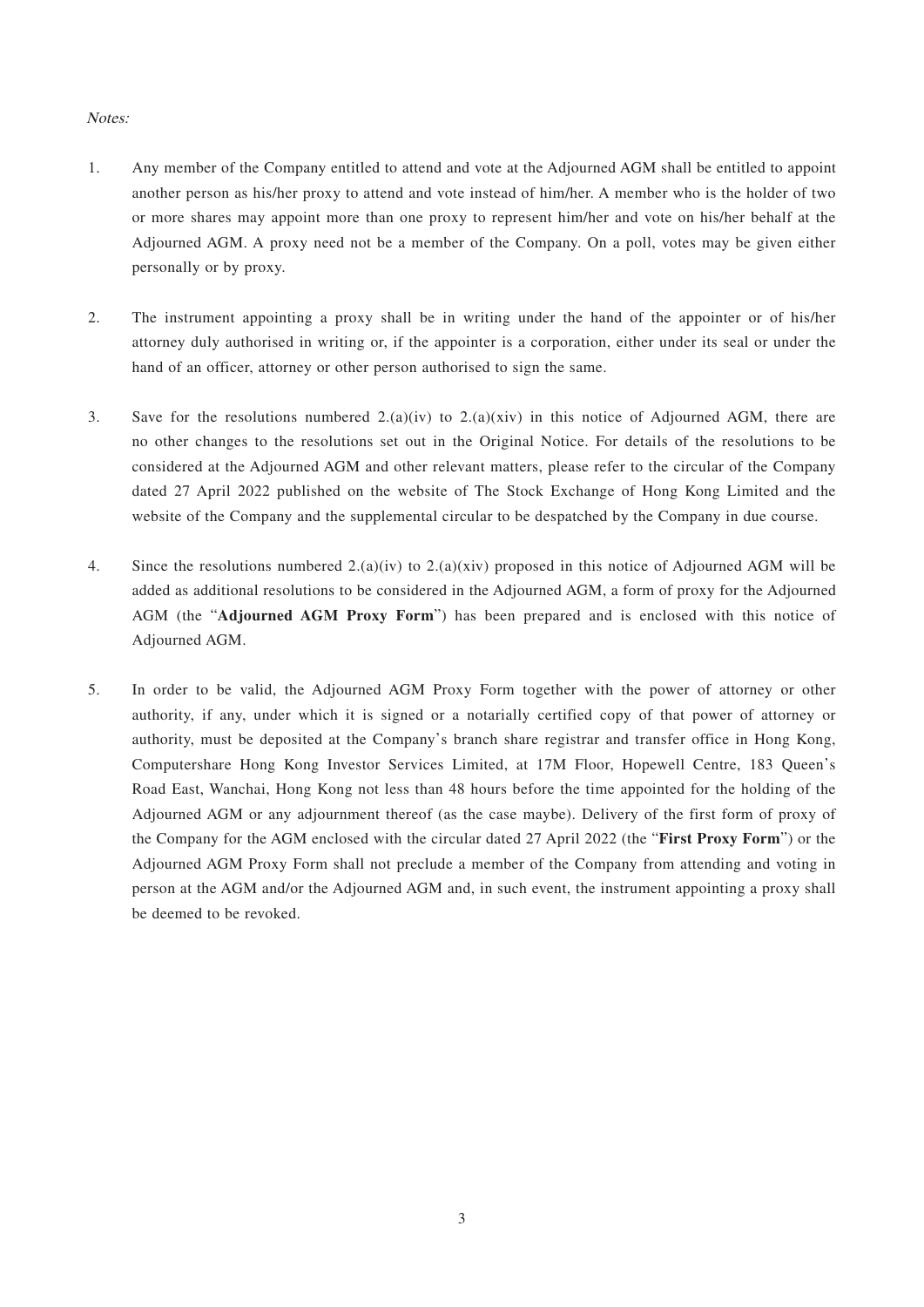- 6. If you have already lodged the First Proxy Form with the Company's branch share registrar and transfer office in Hong Kong, please note that:
	- (i) subject to (iii) below, if no Adjourned AGM Proxy Form is lodged with the Company's Hong Kong branch share registrar, the First Proxy Form will be treated as a valid form of proxy lodged by him/ her if correctly completed and signed. The proxy so appointed by the Shareholder shall be required to vote in such manner as he/she may be directed under the First Proxy Form, and in respect of the resolutions for the proposed re-election of New Directors as set out in this notice of Adjourned AGM and the Adjourned AGM Proxy Form, the proxy will be entitled to vote at his/her discretion or to abstain from voting on such resolutions;
	- (ii) if the Adjourned AGM Proxy Form is lodged with the Company's Hong Kong branch share registrar before the Closing Time, the Adjourned AGM Proxy Form, if correctly completed and signed, shall after the conclusion of the AGM and upon the AGM being duly adjourned to Friday, 24 June 2022 in accordance with the Memorandum and Articles revoke and supersede the First Proxy Form previously lodged by him/her. The Adjourned AGM Proxy Form will be treated as a valid form of proxy lodged by the Shareholder;
	- (iii) if the Adjourned AGM Proxy Form is lodged with the Company's Hong Kong branch share registrar after the Closing Time, or if lodged before the Closing Time but is incorrectly completed, the proxy appointment under the Adjourned AGM Proxy Form will be invalid. The proxy so appointed by the Shareholder under the First Proxy Form, if correctly completed, will be entitled to vote in the manner as mentioned in (i) above as if no Adjourned AGM Proxy Form was lodged with the Company's Hong Kong branch share registrar.
- 7. No instrument appointing a proxy shall be valid after expiration of 12 months from the date named in it as the date of its execution, except at an adjourned meeting or on a poll demanded at the Adjourned AGM or any adjournment thereof in cases where the Adjourned AGM was originally held within 12 months from such date.
- 8. Where there are joint holders of any shares, any one of such joint holders may vote at the Adjourned AGM, either in person or by proxy, in respect of such share as if he/she were solely entitled thereto, but if more than one of such joint holders be present at the Adjourned AGM, the vote of the senior who tenders a vote, whether in person or by proxy, shall be accepted to the exclusion of the votes of the other joint holders, and for this purpose, seniority shall be determined by the order in which the names stand in the register of members of the Company in respect of the joint holding.